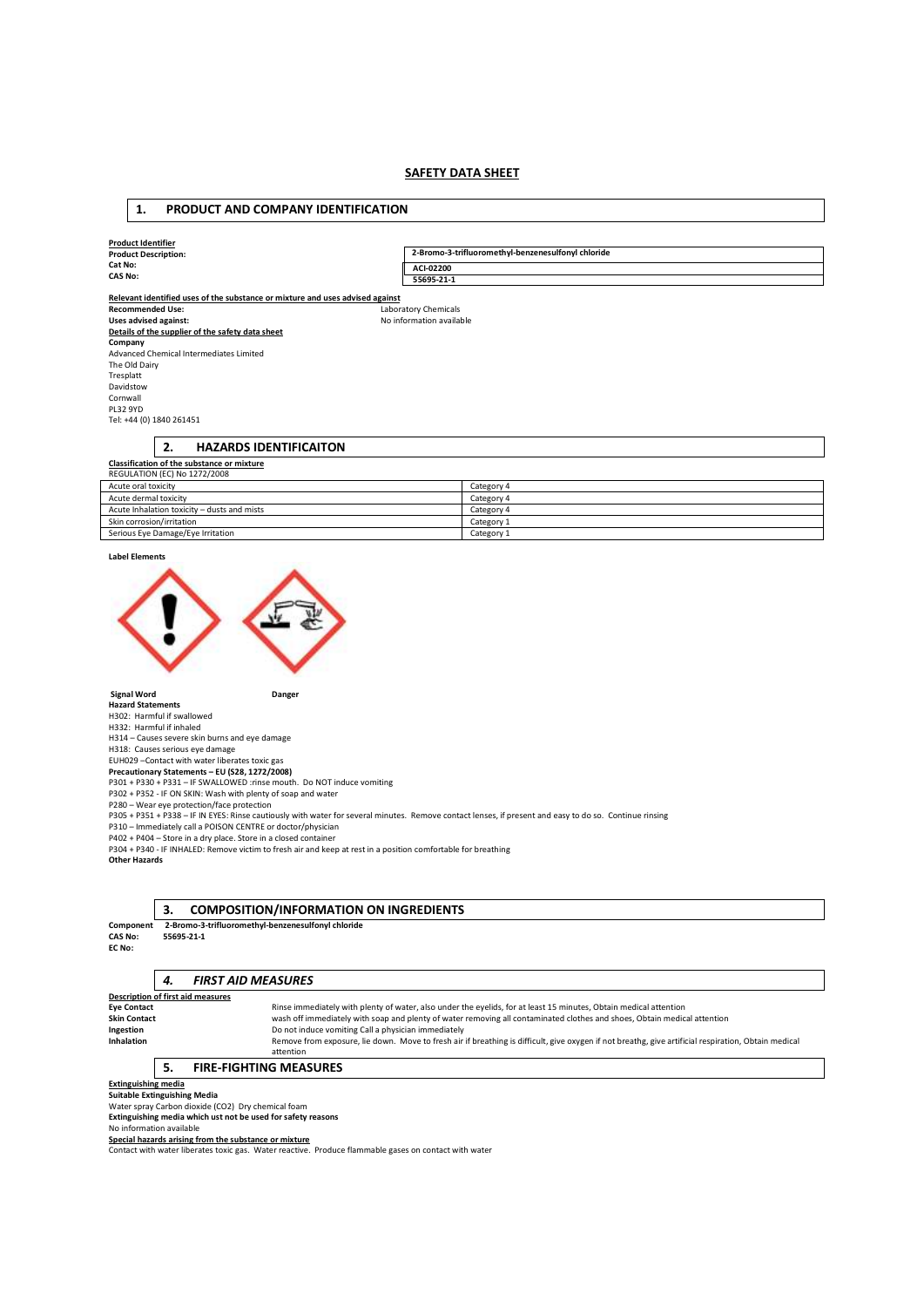#### **Advice for fire-fighters**

As in any fire, wear self-contained breathing apparatus pressure-demand, MSHA/NIOSH (approved or equivalent) and full protective gear.

#### **6. ACCIDENTAL RELEASE MEASURES**

**Personal precautions, protective equipment and emergency procedures**  Ensure adequate ventilation

**Environmental precautions**  Prevent further leakage or spillage if safe to do so

**Methods and material for containment and cleaning up** 

Soak up with inert absorbent material (eg. Sand, silica gel, acid binder, universal binder, sawdust) Keep in suitable and closed containers for disposal Wear self-contained breathing apparatus and protective suit. Do not expose spill to water.

#### **7. HANDLING AND STORAGE**

<u>Precautions for Safe Handling</u><br>Do not breath dust, do not breath vapours or spray mist. Do not get in eyes, on skin, or on clothing. Use only in area provided with appropriate exhaust ventilation. Do not allow contact wit water because of violent reaction. Keep under nitrogen.

**Conditions for Safe Storage, including and incompatibilities** 

|                                                    | Keep in a dry, cool and well-ventilated place. Keep container tightly closed. Protect from moisture. Never allow product to get in contact with water during storage. Keep under nitrogen. |  |  |  |
|----------------------------------------------------|--------------------------------------------------------------------------------------------------------------------------------------------------------------------------------------------|--|--|--|
| 8.<br><b>EXPOSURE CONTROLS/PERSONAL PROTECTION</b> |                                                                                                                                                                                            |  |  |  |
| <b>Control Parameters</b>                          |                                                                                                                                                                                            |  |  |  |
| <b>Exposure limits</b>                             | This product, as supplied does not contain any hazardous materials with occupational exposure limits established by                                                                        |  |  |  |
|                                                    | the region specific regulatory bodies                                                                                                                                                      |  |  |  |
| Derived No Effect Level (DNEL)                     | No information available                                                                                                                                                                   |  |  |  |
| <b>Predicted No Effect Concentration</b>           | No information available                                                                                                                                                                   |  |  |  |
| (PNEC)                                             |                                                                                                                                                                                            |  |  |  |
| <b>Exposure Controls</b>                           |                                                                                                                                                                                            |  |  |  |
| <b>Engineering Measures</b>                        | Ensure adequate ventilation, especially in confined areas. Ensure that eyewash stations and safety showers are close                                                                       |  |  |  |
|                                                    | to workstation location.                                                                                                                                                                   |  |  |  |
| <b>Personal Protective Equipment</b>               |                                                                                                                                                                                            |  |  |  |
| Eye protection<br>1.                               | Goggles                                                                                                                                                                                    |  |  |  |
| <b>Hand protection</b><br>2.                       | Protective gloves                                                                                                                                                                          |  |  |  |
| Skin and body protection<br>з.                     | Wear appropriate protective gloves and clothing to prevent skin exposure                                                                                                                   |  |  |  |
| <b>Respiratory protection</b><br>4.                | Follow the OSHA respirator regulations found in 29 CFR 1910.134 OR European Standard                                                                                                       |  |  |  |
|                                                    | EN 149. Use a NIOSH/MSHA or European Standard EN 149 approved respirator                                                                                                                   |  |  |  |
|                                                    | if exposure limits are exceeded or if irritation or other symptoms are experienced.                                                                                                        |  |  |  |
| <b>Hygiene Measures</b>                            | Handle in accordance with good industrial hygiene practice                                                                                                                                 |  |  |  |
| <b>Environmental Exposure Controls</b>             | No information available                                                                                                                                                                   |  |  |  |

### **9. PHYSICAL AND CHEMICAL PROPERTIES**

| <b>Physical State</b>      | SOLID         |
|----------------------------|---------------|
| Appearance                 | Off white     |
| <b>Boiling Point/Range</b> |               |
| <b>Melting Point/Range</b> |               |
| <b>Flash Point</b>         |               |
| <b>Molecular Formula</b>   | C7H3BrClF3O2S |
| <b>Molecular Weight</b>    | 323.52        |
|                            |               |

#### **10. STABILITY AND REACTIVITY**

**Reactivity Chemical Stability**  Stable under normal conditions **Possibility of Hazardous Reactions**  Hazardous Polymerization No information available Hazardous Reactions No information available **Conditions to Avoid**  Incompatible products. Heat. **Incompatible Materials**  Acids, bases, stong oxidizing agents, strong reducing agents, water **Hazardous Decomposition Products**  In combustion emits toxic fumes.

# **11. TOXICOLOGICAL INFORMATION**

**Information on Toxicological Effects Acute Toxicity Component Information Chronic Toxicity Sensitization** No information available **Mutagenic Effects**<br> **Mutagenic Effects**<br> **Mutagenic Effects**<br> **Reproductive Effects**<br> **Reproductive Effects Reproductive Effects**<br> **Reproductive Effects**<br> **Developmental Effects**<br> **No information available Developmental Effects**<br> **Developmental Effects**<br> **Developmental Effects**<br> **Developmental Effects**<br>
No information available **Other Adverse Effects** The toxicological properties have not been fully investigated<br> **Endocrine Disruptor Information**<br> **Endocrine Disruptor Information Endocrine Disruptor Information** 

**Carcinogenicity**<br> **Carcinogenicity**<br> **Carcinogenicity**<br> **Carcinogenicity**<br> **Carcinogenicity**<br> **Carcinogenic chemicals in product**<br> **Carcinogenic chemicals in product**<br> **Carcinogenic chemicals in product Target Organs** No information available

**Product Information** No acute toxicity information available for product